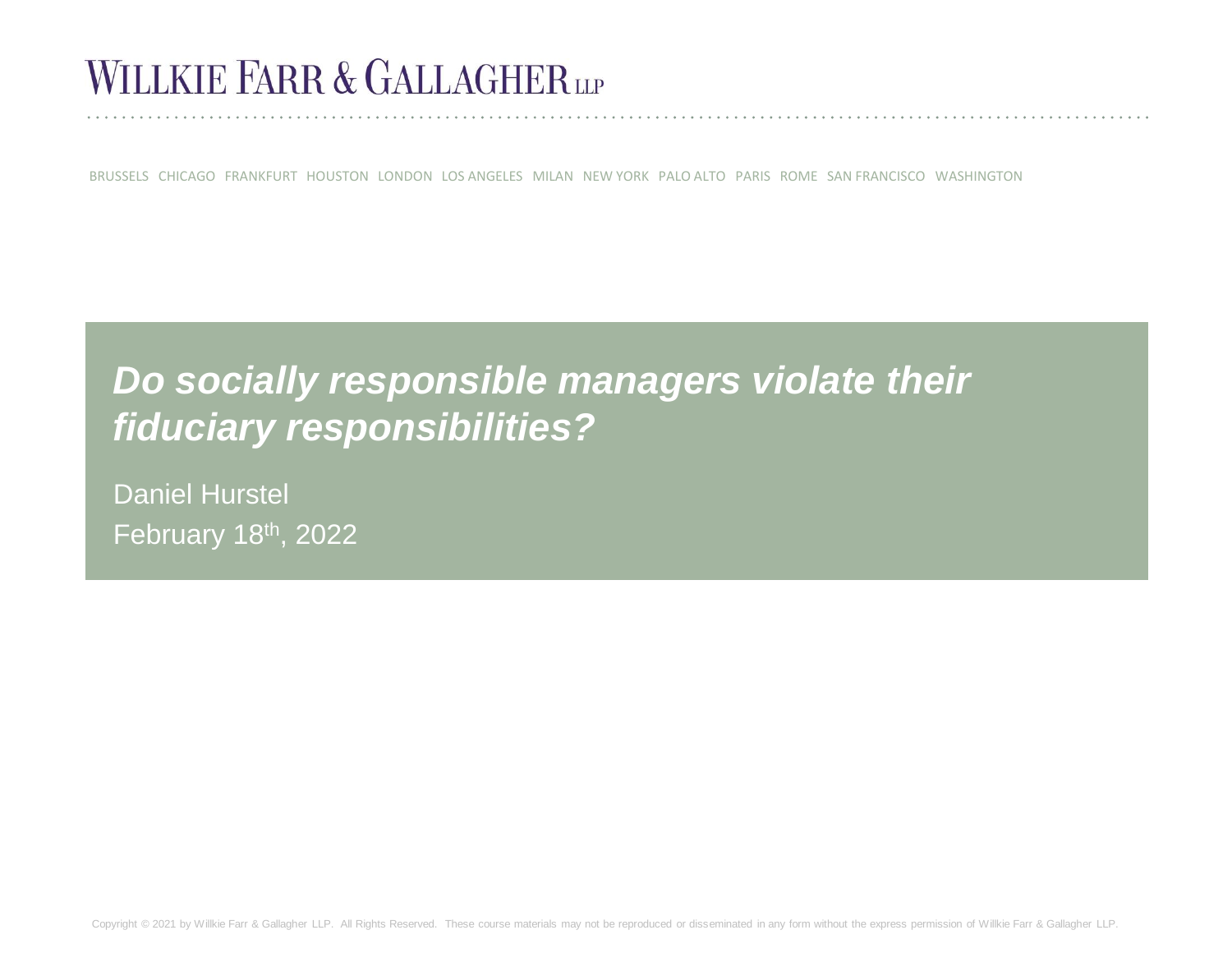### Plan

- I. "Fiduciary duties" in a European context
- II. In addition to acting in the corporate interest, managers have specific CSR obligations
- III. New sources of pressure on managers obligations
- IV. Even shareholders' expectations tend to change
- V. The manager's responsibility regime is an open question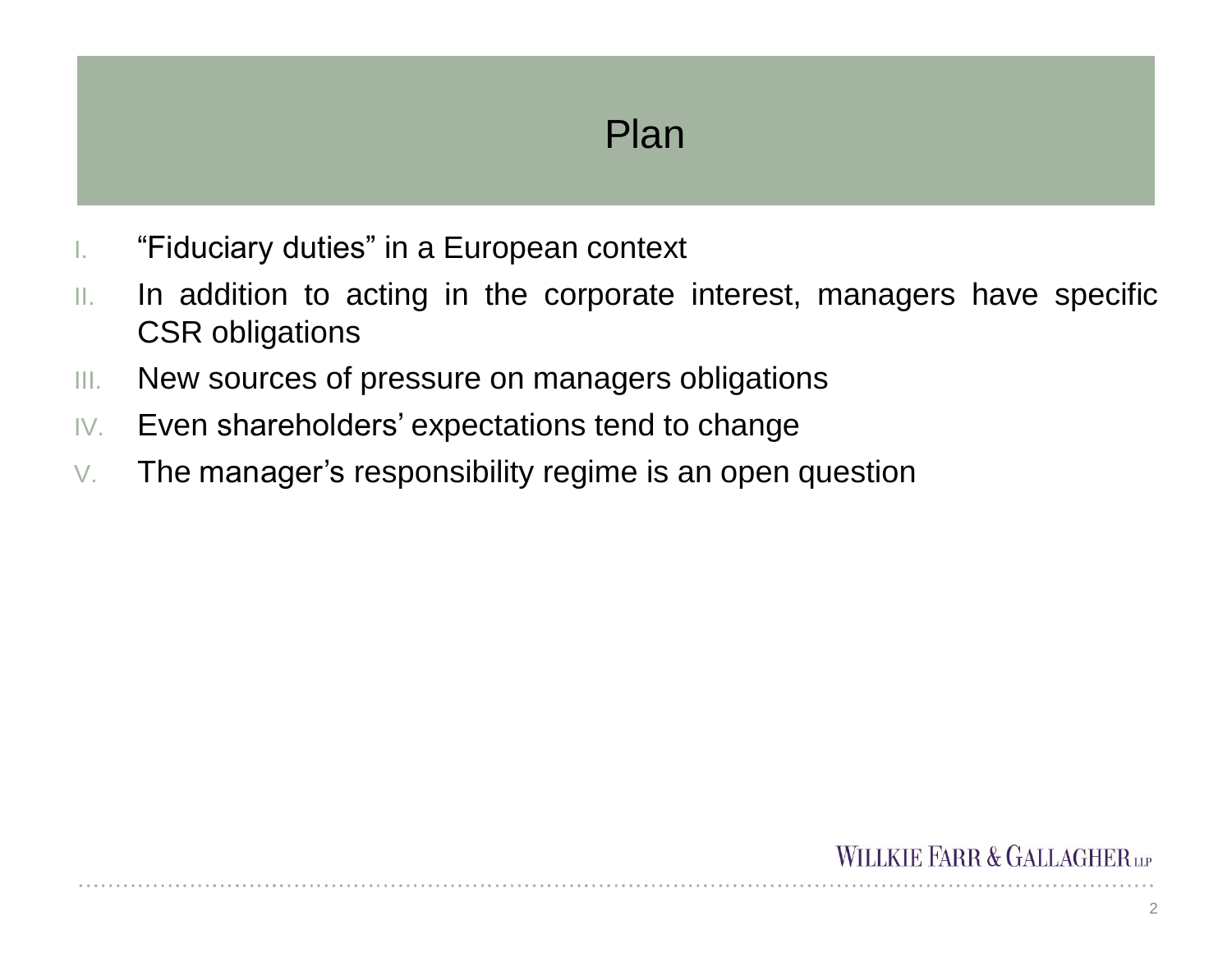## I. "Fiduciary duties" in a European context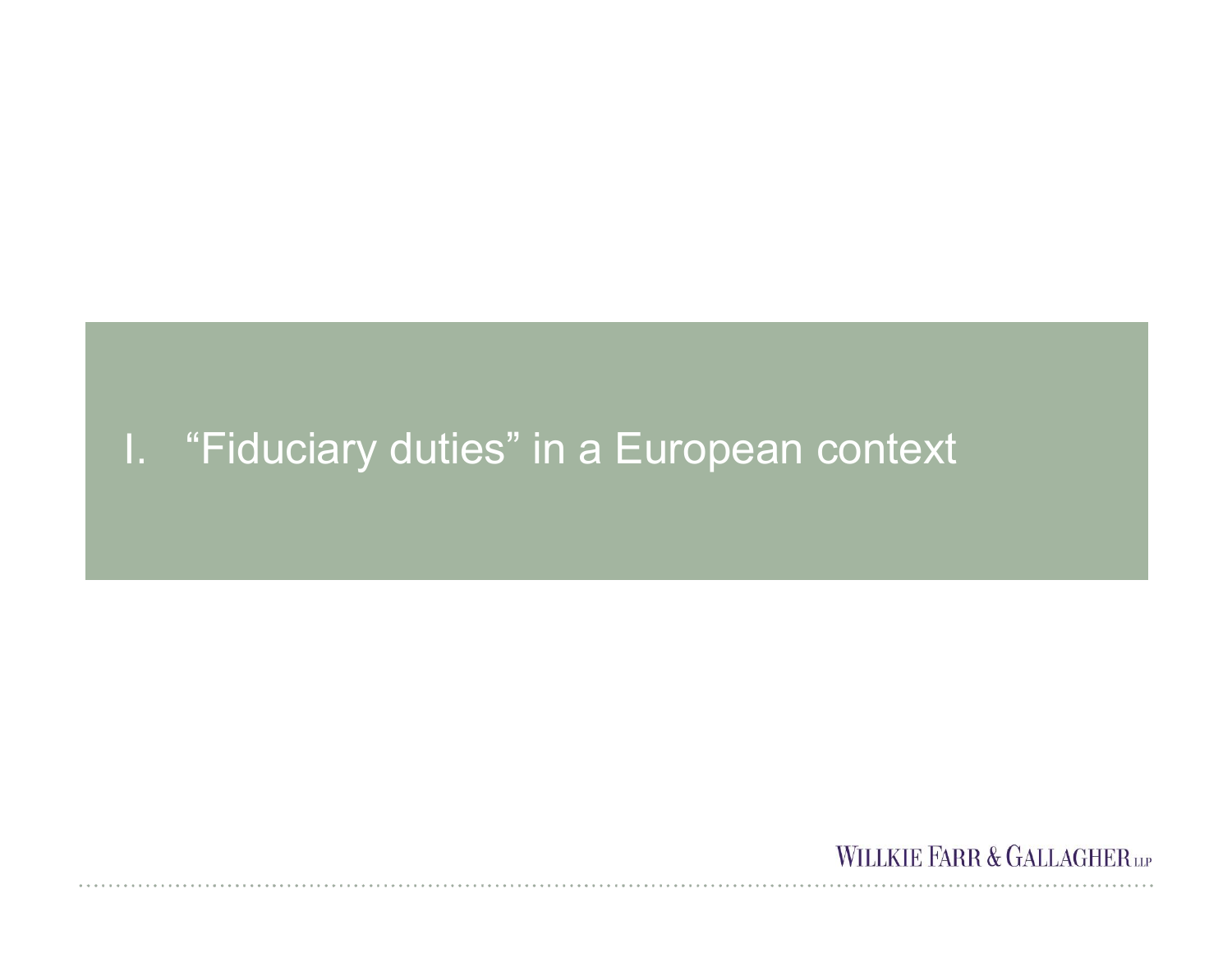### I.1 The importance of "corporate purpose"

- The present situation with respect to "management autonomy" is the result of two opposite basic features in French History of corporations:
	- $\circ$  Since the French revolution, ownership has been considered an absolute and exclusive right, and the Civil Code reflects the importance of shareholders in corporations
	- $\circ$  Stakeholders primacy in France the law on commercial companies of July 24<sup>th</sup>, 1866 enshrined the corporation as a "stand alone institution" independent from its shareholders
- Under the influence of the American trend towards shareholder primacy, as well as, more generally, Anglo-American conceptions of corporate governance, and in the context of globalization and the liberalization of financial markets from the 1980s onwards, a more shareholder-centered vision has had a real influence in France since the 1990s
- More recently the trends went again towards stakeholders capitalism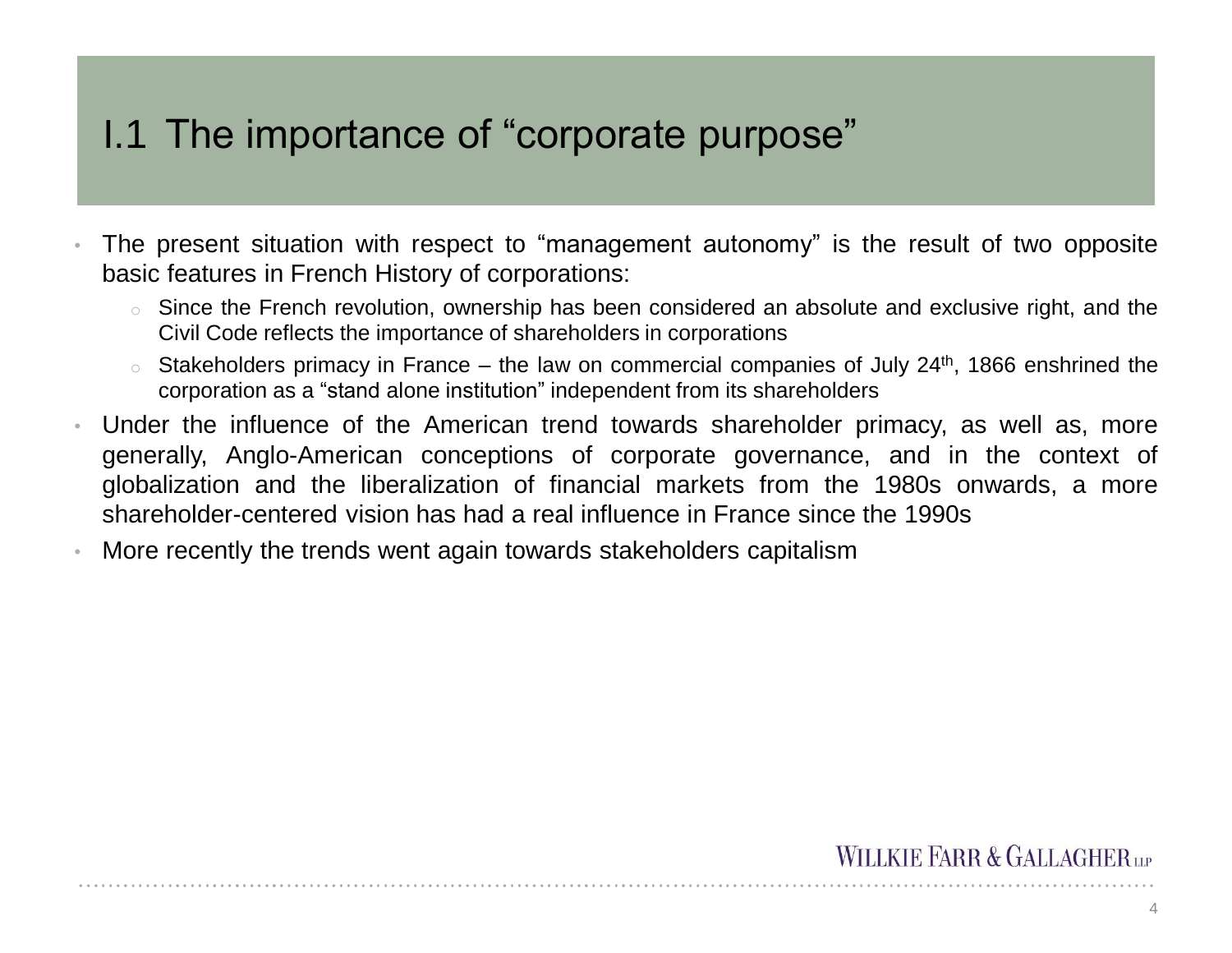## I.1 The importance of "corporate purpose"

- Fiduciary duties to shareholders do not exist as such in a civil law context
- Under the law on commercial companies of July 24<sup>th</sup>, 1966, the corporation although the result of a contract between shareholders can be viewed as a stand-alone "institution" independent from its shareholders
- The primacy of stakeholders allows significant level of autonomy to corporate managers, who have to act in the corporate interest of the company
- The French commercial code provides:
	- $\circ$  "The president, directors or general managers of a corporation to make, in bad faith, a use of the property or credit of the corporation that they know to be contrary to the interests of the corporation. for personal purposes or to favor another corporation or enterprise in which they are directly or indirectly *interested* ". (L. 242-6, 3)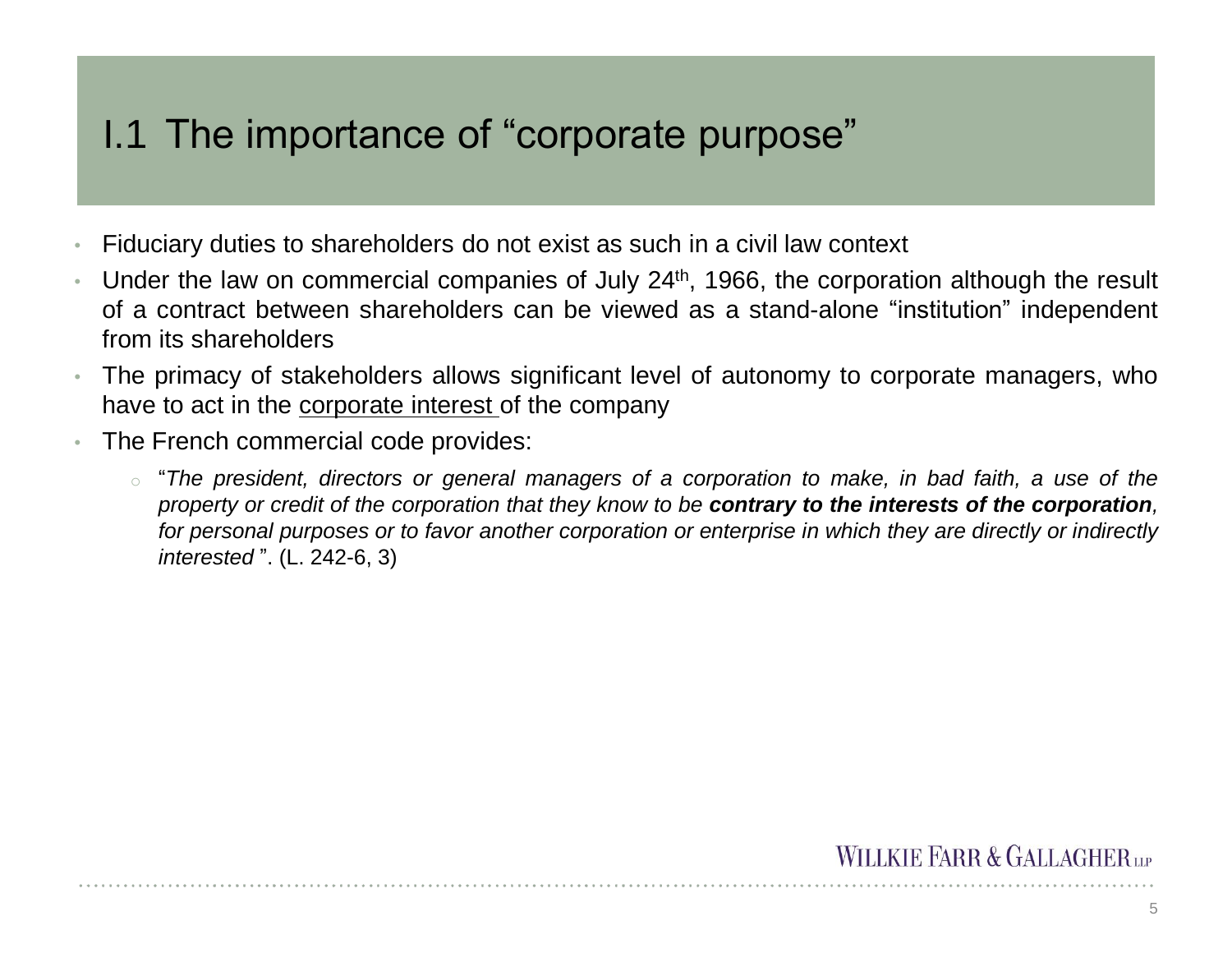### I.2 Corporate interest as measure to managers' liability

- Corporate purpose is the basis for courts to determine whether a manager is liable for mismanagement. So to determine the liability of a manager, the courts will not analyze the quality of the management but only whether or not it violated the corporate interest
- Despite the fundamental importance of the concept, debate continues about the extent of the "corporate interest"
- Perspectives range from: the corporate interest is the interest of the shareholder to the interest of the enterprise itself, a synthesis of the different categories of stakeholders interests
- The primacy of the shareholder has never completely replaced the traditional French understanding of the corporate interest as representing a distinctly independent interest of the corporation, informed by different stakeholders' interests
- [The obligations to act in the corporate interest are in addition to specific statutory or courtbased specific obligations but they are not relevant here]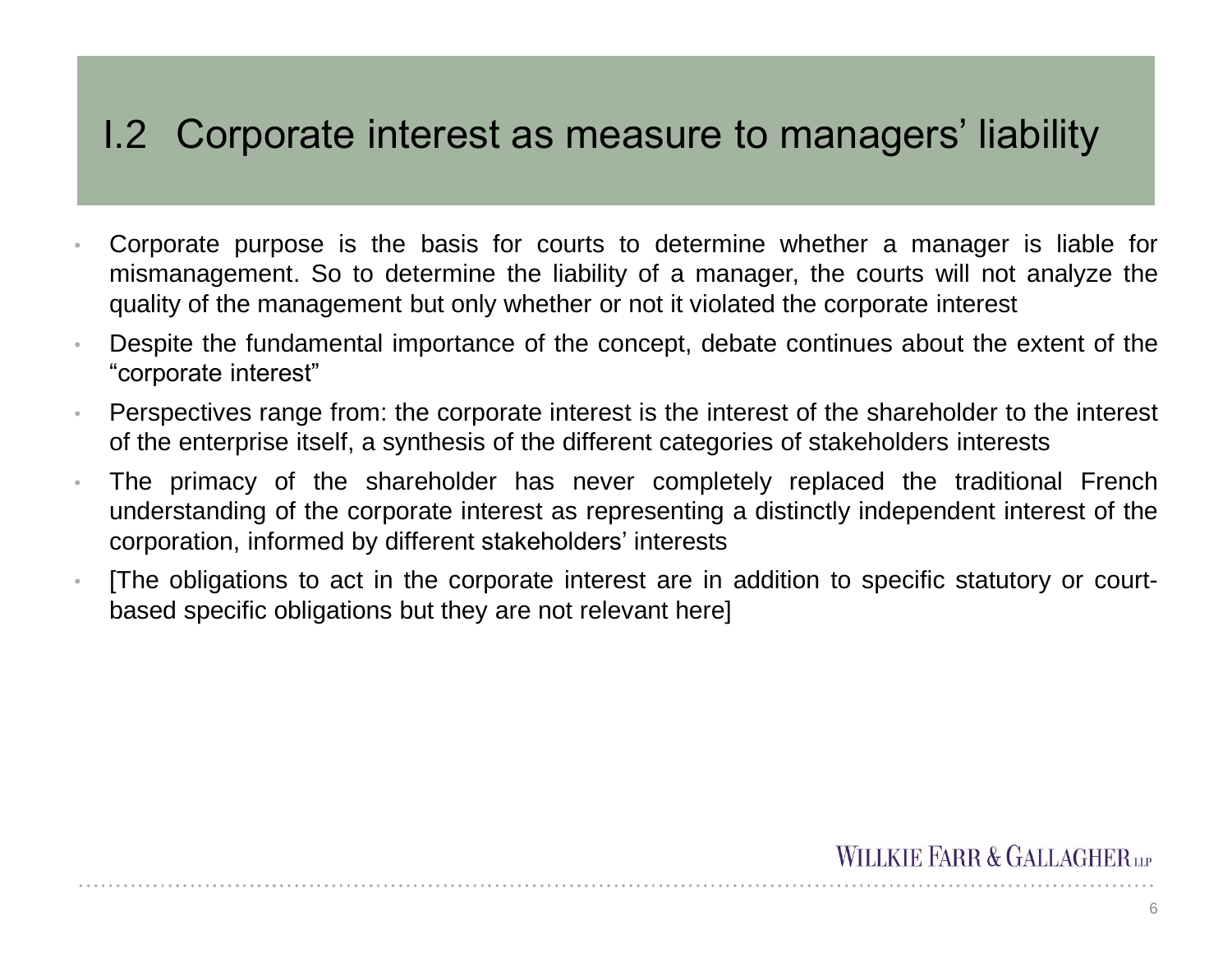### I.3 Recent evolution of corporate interest

- On April 11<sup>th</sup>, 2019, France passed the so-called "PACTE" law, which amended Article 1833 of the French Civil Code to require that a corporation not only have a lawful purpose and be incorporated in the common interest of shareholders, but also that the corporation be "*managed in its corporate interest, while taking into account the social and environmental issues related to its activity*"
- Thus by taking into account the relationship between the corporation and greater social concern
- The French Commercial Code was simultaneously modified to specifically require the governing bodies of the company to consider these issues in their decision-making
- The consecration of the corporate interest would confirm at the legislative level a fundamental aspect of the management of companies :
	- "the fact that they are not managed in the interest of particular persons, but in their autonomous interest and in the *pursuit of their own ends"*
- The draft enshrines the concept of corporate interest without defining it because:
	- "the relevance of its practical application rests on its great flexibility, which makes it resistant to any confinement in preestablished criteria. The elements necessary to determine whether or not a decision is contrary to the social interest depend too closely on the protean and changing characteristics of the activity and environment of each company"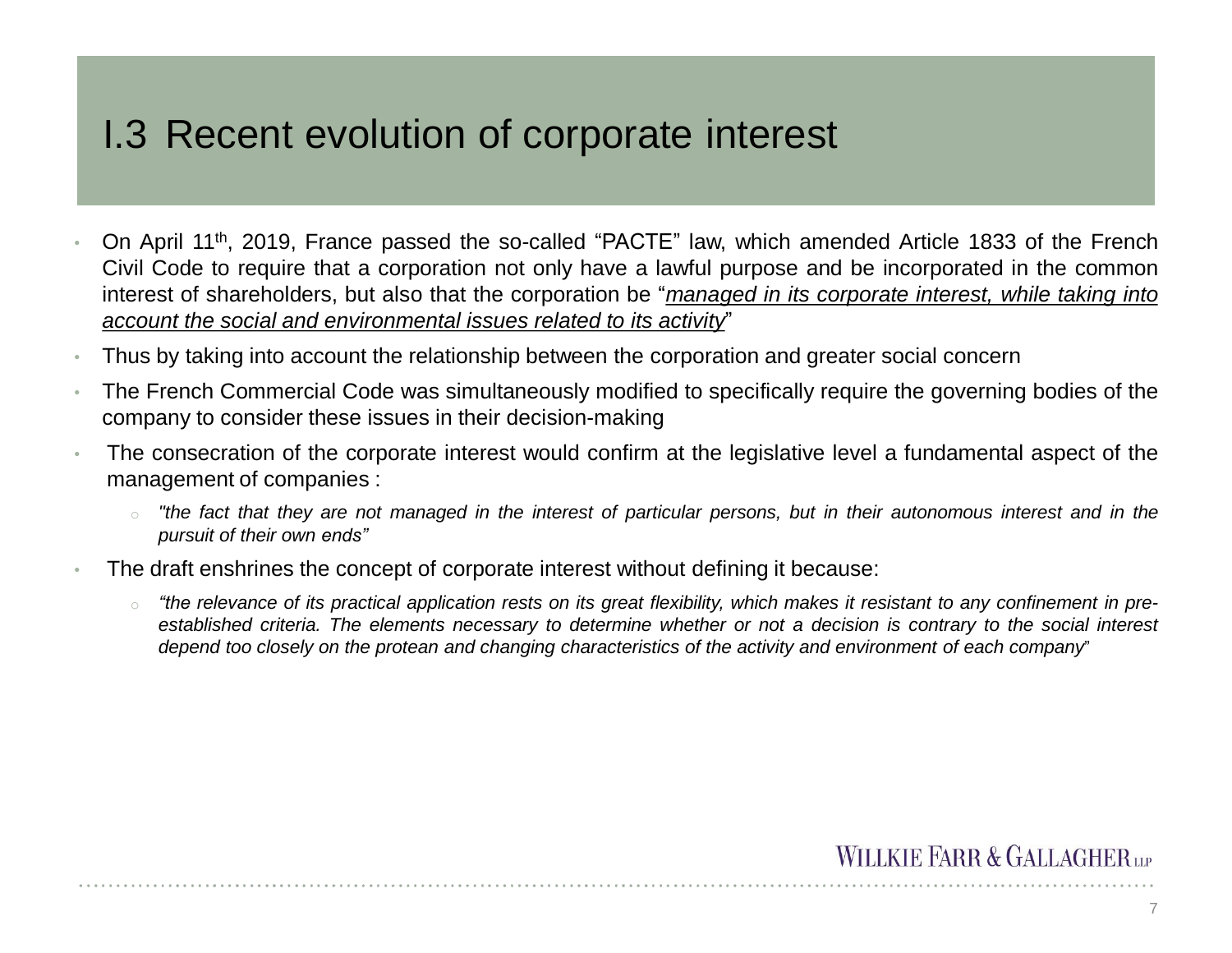### I.3 Recent evolution of corporate interest

- In addition, Article 1835 of the French Civil Code was amended at the same time to permit a company to set out its "*raison d'être*" (or corporate purpose) in its articles of incorporation, consisting of the principles governing the company's conduct, including how the business allocates resources
- A company's "*raison d'être*" can be described as what is essential to fulfil its "*intérêt social*"
- A well-drafted "*raison d'être*" may provide the board and management with an additional justification of adopting a broader view of the corporate purpose, distinct from that of the shareholders
- However, in the same way, a "*raison d'être*" will limit the board's and management's flexibility, as they will indeed be obliged to take the "*raison d'être*" into account in their decision-making, with potential implications both for their personal liability and changes to the "raison d'être" thereafter (noting the high threshold for modifying the articles of incorporation)
- Lastly, the disregard of the raison d'être by a director would constitute a violation of the articles of association likely to engage his liability towards the company and the partners (cf. in particular C. com. art. L. 223-22 and art. L. 225-251)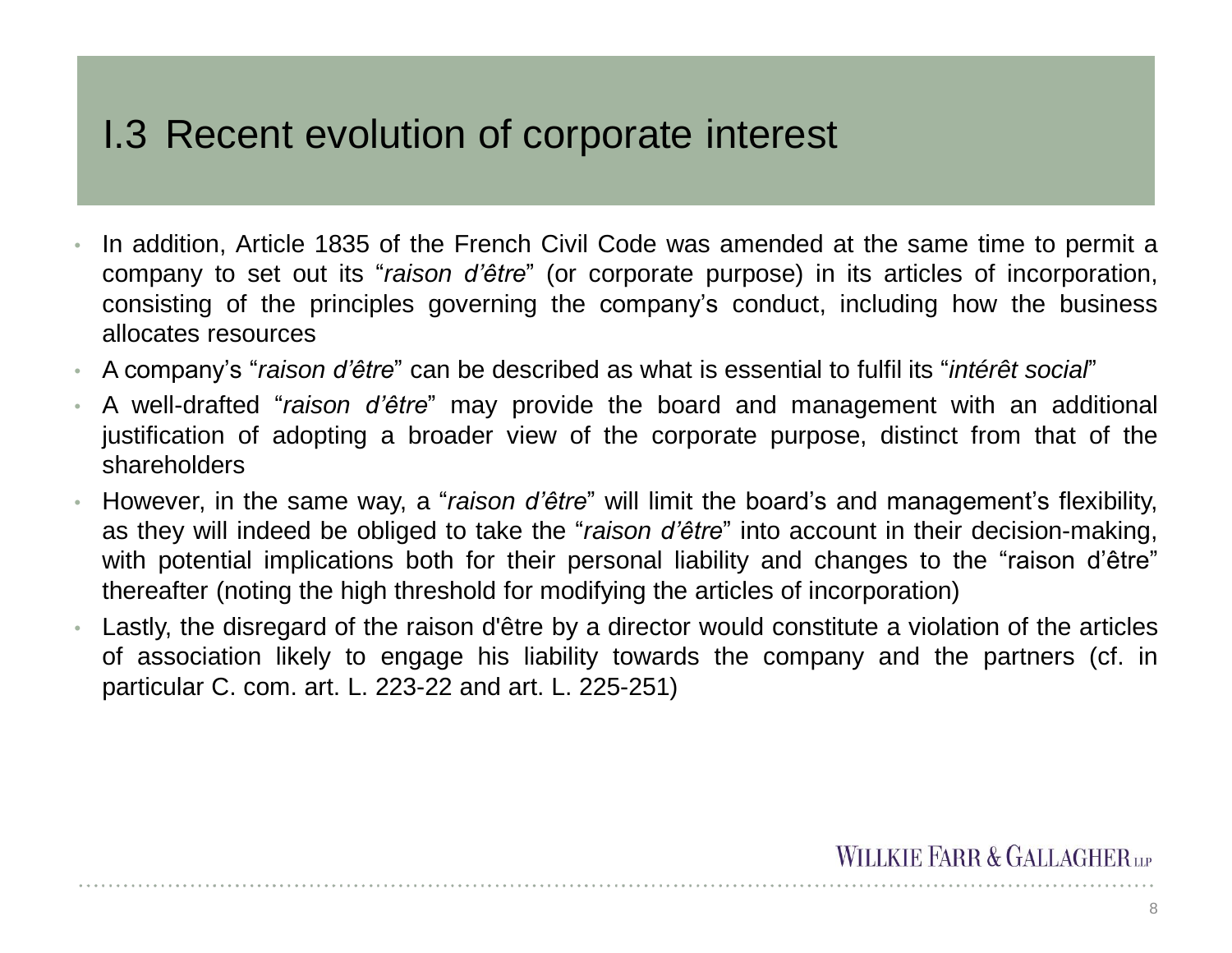## II. In addition to acting in the corporate interest, managers have specific CSR obligations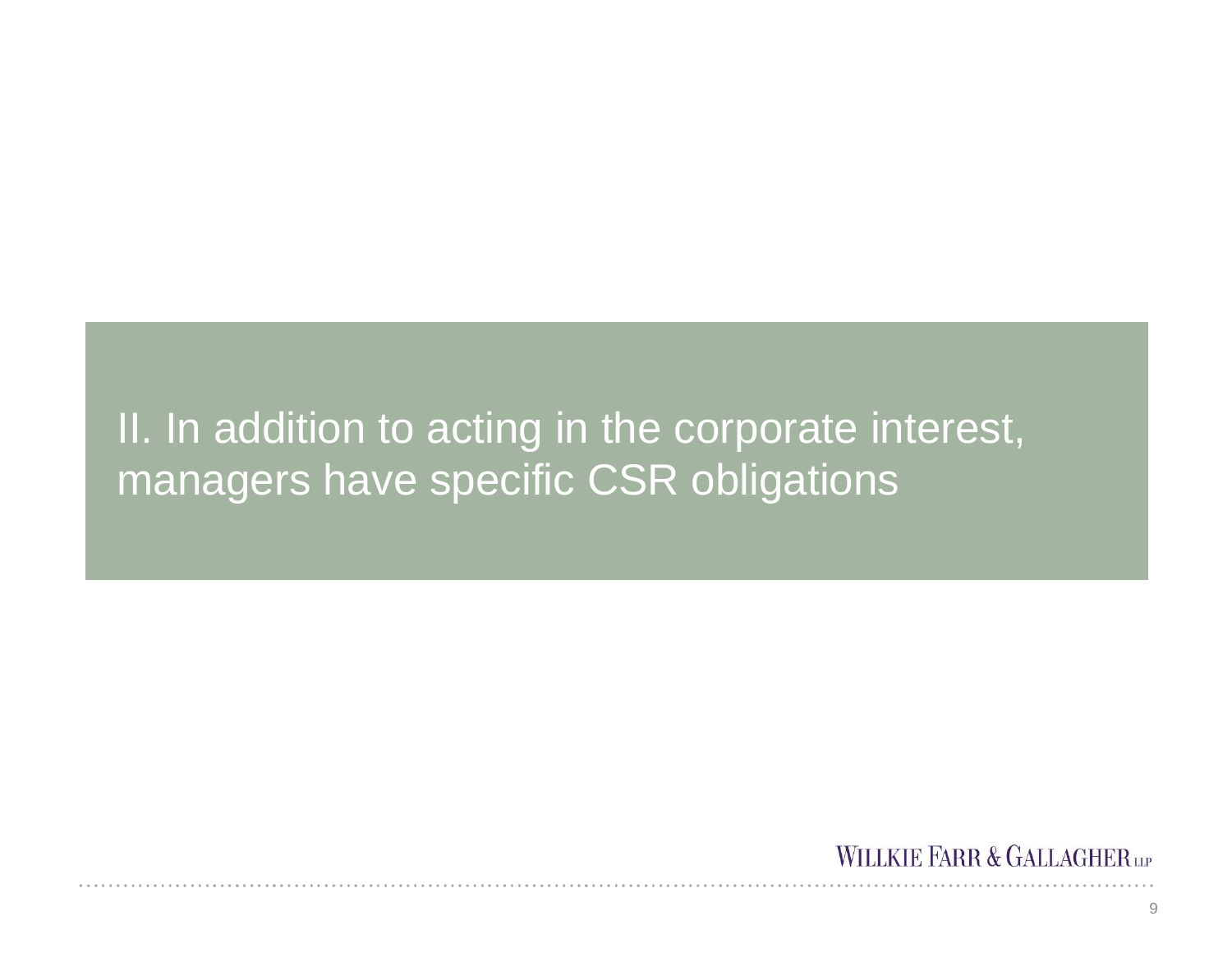## II. In addition to acting in the corporate interest, managers have specific CSR obligations

- Over the last 20 years, the trend to enshrine ESG principles into law has taken a more dramatic turn in France. In that case, the liability again is clear – shareholders interest does not allow to disregard the specific obligation
- As examples:
	- in 2001, certain listed companies were required to include qualitative and quantitative information on the social, societal and environmental consequences of their activity in the management report\*
	- this reporting obligation has progressively been reinforced and expanded to cover non-listed companies (exceeding certain thresholds) and to require data verification by an independent third-party organization\*\*
	- o at a European level, the Non-Financial Reporting Directive imposed requirements for the disclosure by large companies of non-financial and diversity information. This directive was transposed into French law in 2017
	- o the need for boards of directors to consider not only the shareholders' short-term interests but also longterm social and stakeholder concerns
	- listed companies and, since the 2019 PACTE law, other companies meeting certain thresholds in terms of number of employees, have an obligation to include employee representatives in the management bodies, gender diversity and employee welfare
	- regarding gender diversity, for companies whose shares are admitted to trading on a regulated market or which meet certain financial metrics and employment conditions, the proportion of directors of each gender must be at least 40%

 $*$ « NRE » law, 2001  $\sim$ 

<sup>\*\*</sup> Grenelle 2 Act, 2010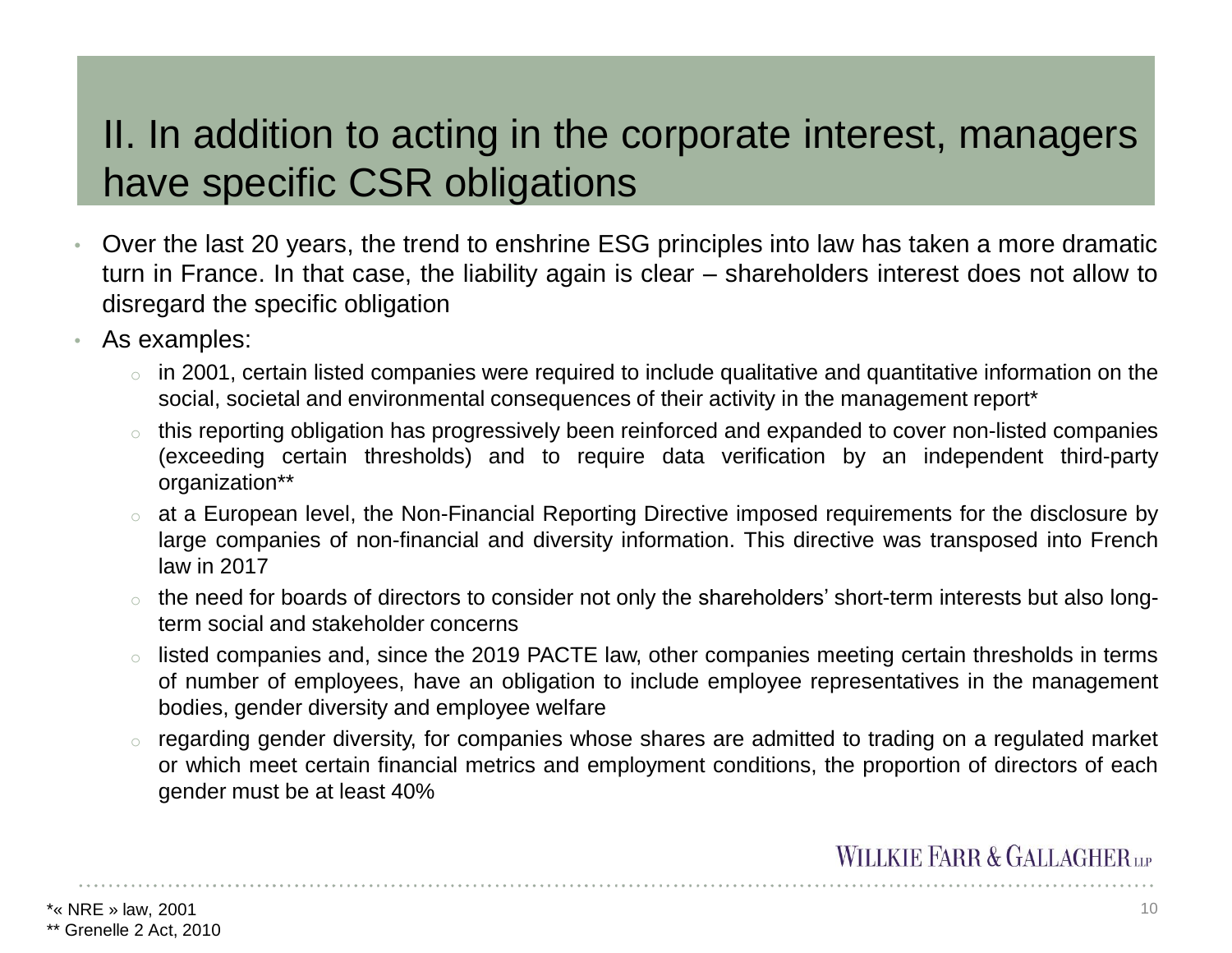# III. New sources of pressure on managers **obligations**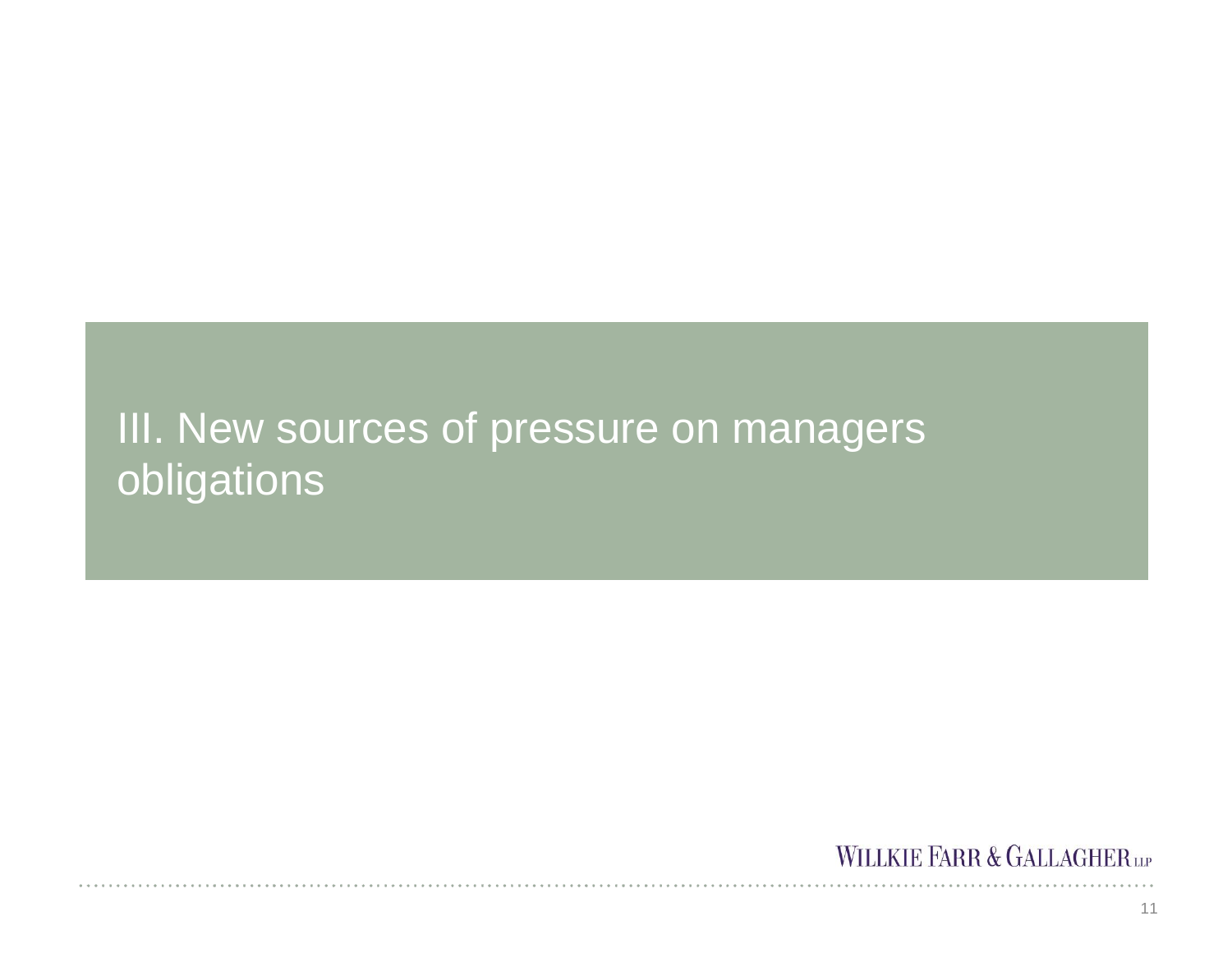## III.1 Pressure from Courts

- In December 2019, a judge in the Hague ordered the Anglo-Dutch Shell to reduce its CO2 emissions by 45% by 2030 and to comply with the law
- A similar lawsuit opened against TotalEnergies in January 2020
- The court acted upon a claim from Milieudefensie, the Dutch branch of the environmental action group, Friends of the Earth.
- Very recently that Dutch group sent a letter to 29 multinational companies (car industry, chemical industry, banks, investors, etc.) active in the Netherlands requesting a stronger involvement in climate change actions
- "One of the big reasons for the judiciary to exist is to bring balance in society and to protect us from human rights violations from our governments and other large entities that dictate our world and our wellbeing"
- "It is just a matter of time [before] the same kind of approaches will also be successful in other countries." (Cox, a Dutch lawyer, author of "Revolution justified: why only the law can save us now"
- The legal basis for the courts' actions is the "widespread human rights violations"
- This mean of pressure is also used by other societal activists: last month in Germany, Greenpeace sued Volkswagen to end the production of combustion – engine cars and cut totals emissions by 2030. Comparable cases have been opened against BMW and Daimler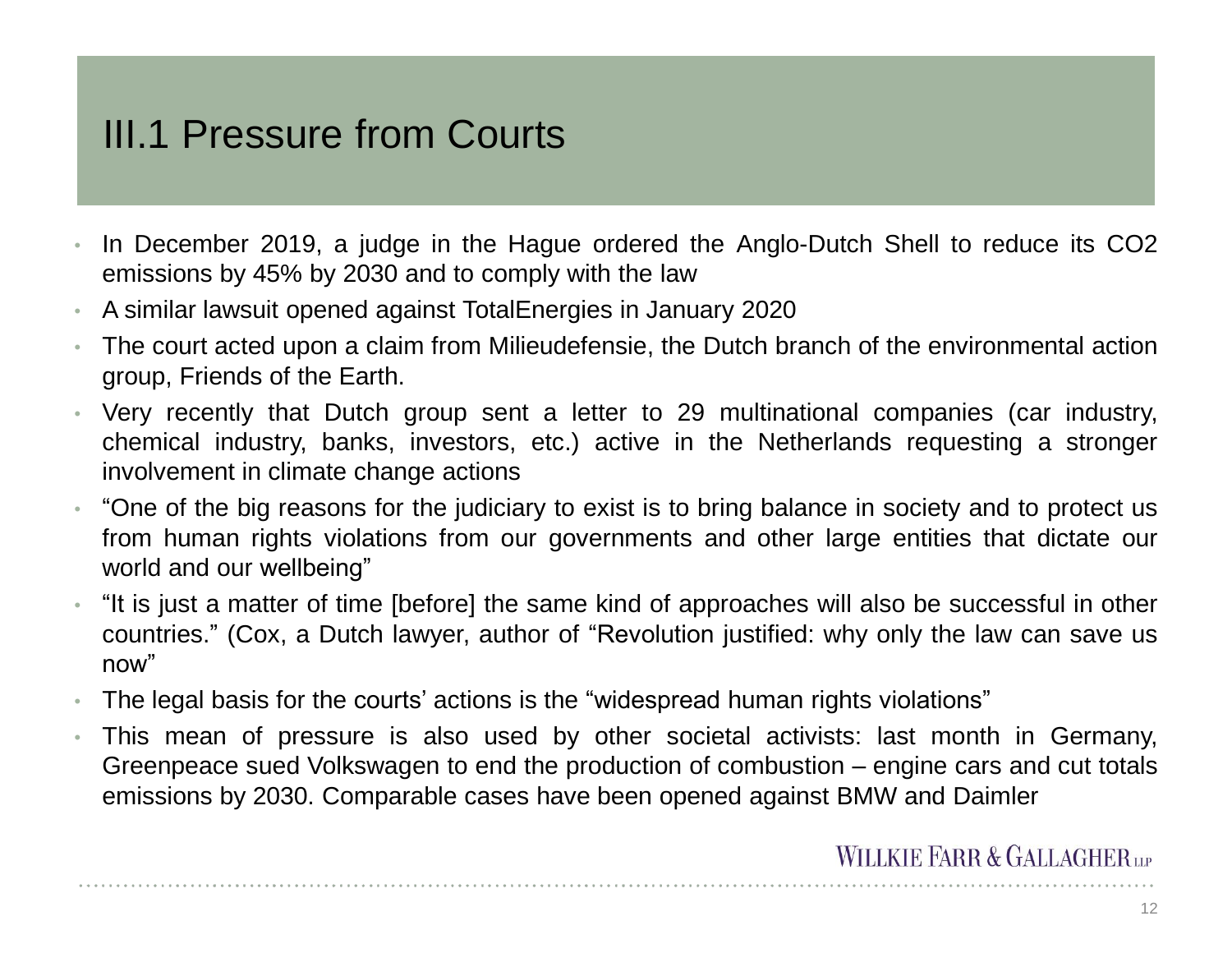## III.2 Pressure from Society

- There is a growing link between trust and share price. If trust is broken, share price falls immediately and more then is the past overreaction to media buy market players fear also for their images.
- One recent and interesting example: Orpea is a listed company operating care homes. A book published a few days ago "*Les Fossoyeurs*" (the Gravediggers) describes alleged mistreatments of elderly residents of Orpea nursing homes. After publication, the share lost 60% of its price in a few days. Where is the interest of shareholders? At what stage did managers become liable?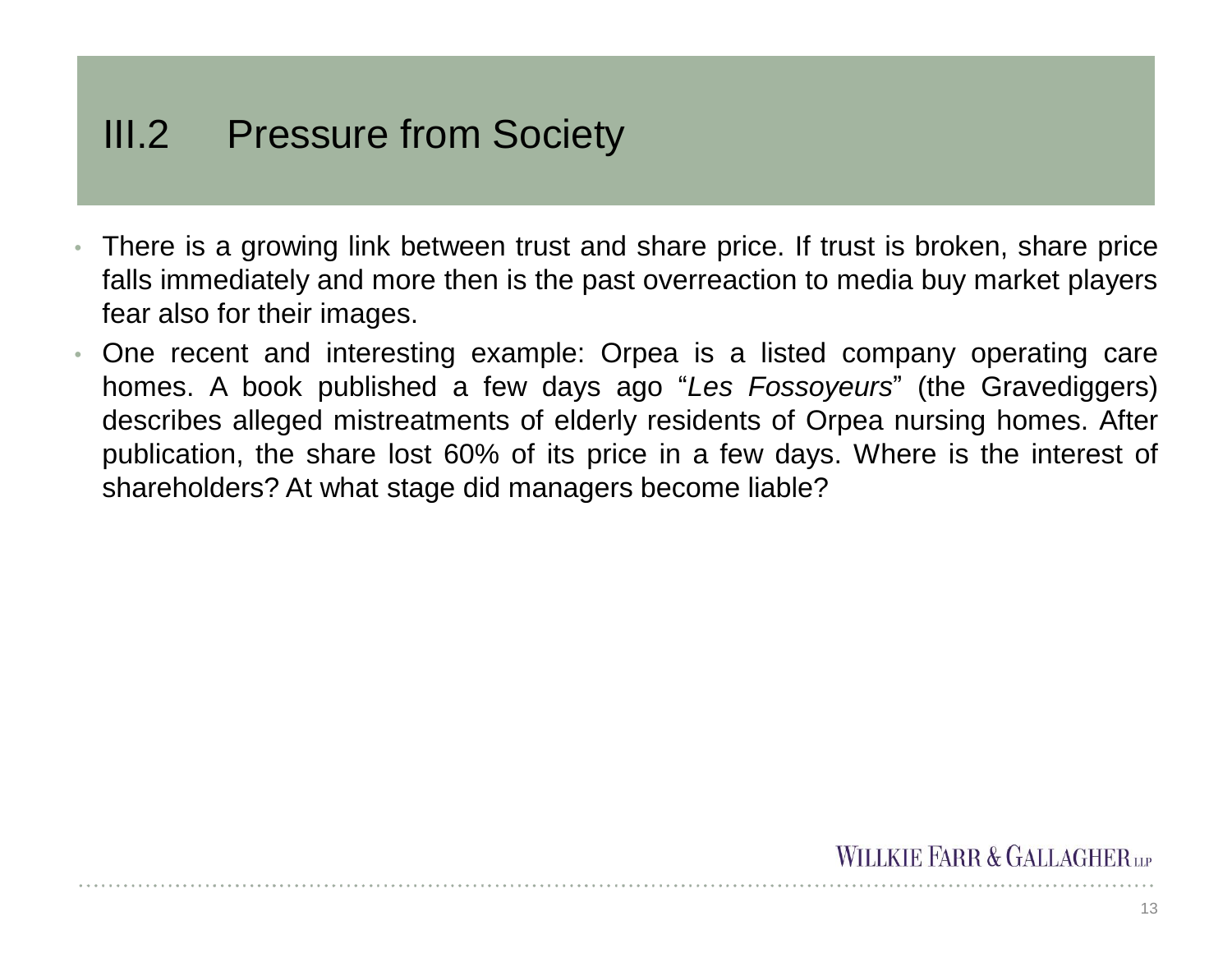## III.3 … and from social activism

- Operating in countries where human rights are violated. The most recent example is Myanmar
	- Total and Chevron have announced their withdrawal from the country: point to abuses and human rights violations. These companies faced strong pressure from human rights activists and decided to divest their position in the gas industry; EDF has suspended its dam project; Japan's Kirin is in a long process of extracting itself from its long-criticised joint ventures with a military company that makes what used to be Myanmar's top-selling beer; Norway's Telenor is trying to sell its Myanmar business after facing regime pressure to install eavesdropping equipment
	- The activities in Myanmar were profitable, a narrow understanding of shareholders interests would have remained present
- Climate:
	- The UN-convened Net-Zero Asset Owner Alliance, made up of 69 large institutions, said its members would aim to reduce emissions linked to their investments by between 49 per cent to 65 per cent by 2030, after including a broader range of carbon-intensive sectors within its target framework
	- Fifteen institutional investors and individual shareholders gathered within the "ShareAction" collective have obtained the vote, at HSBC's general meeting, of a project committing the bank to stop financing fossil fuels at the latest in 2040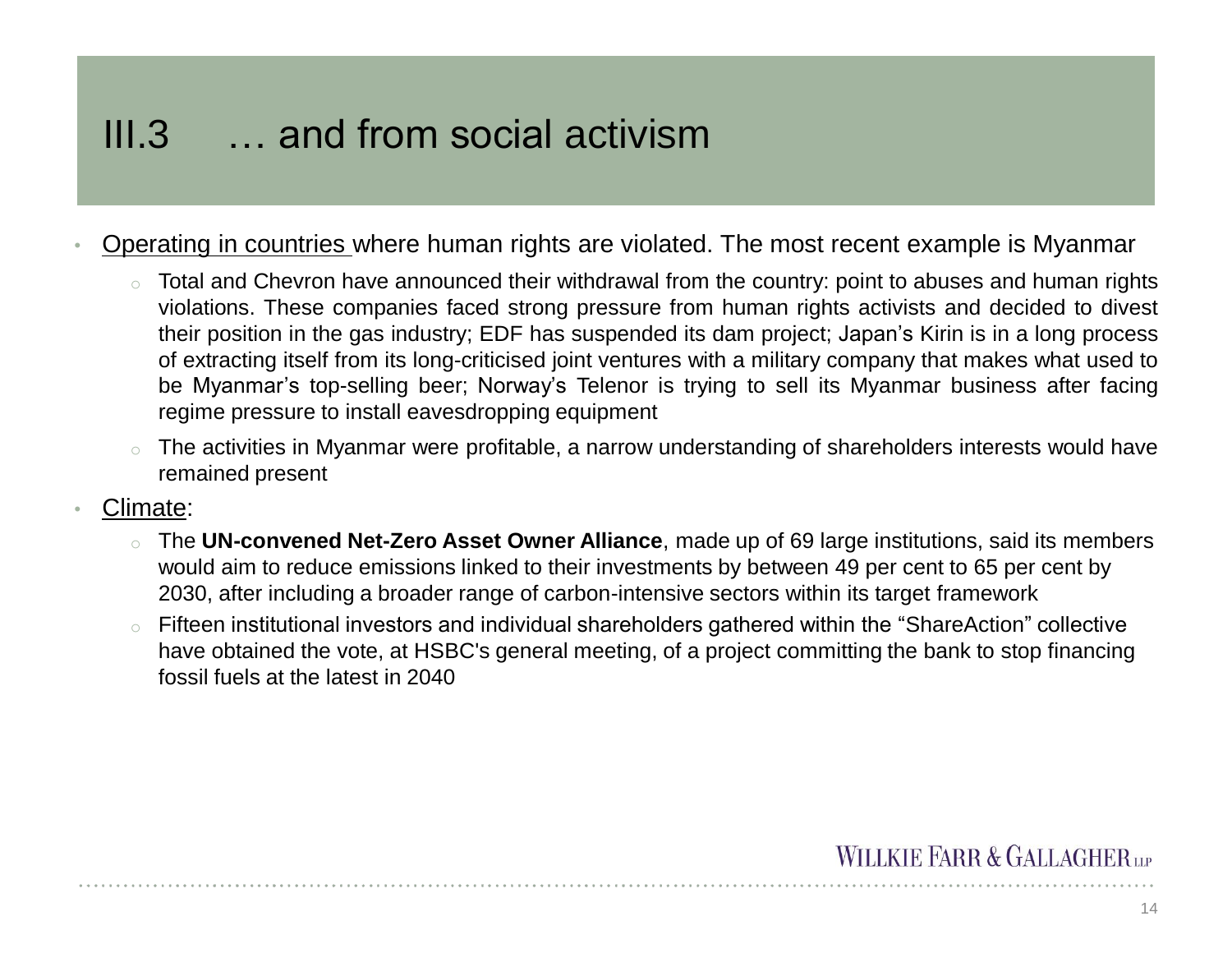# IV. Shareholders' expectations tend to change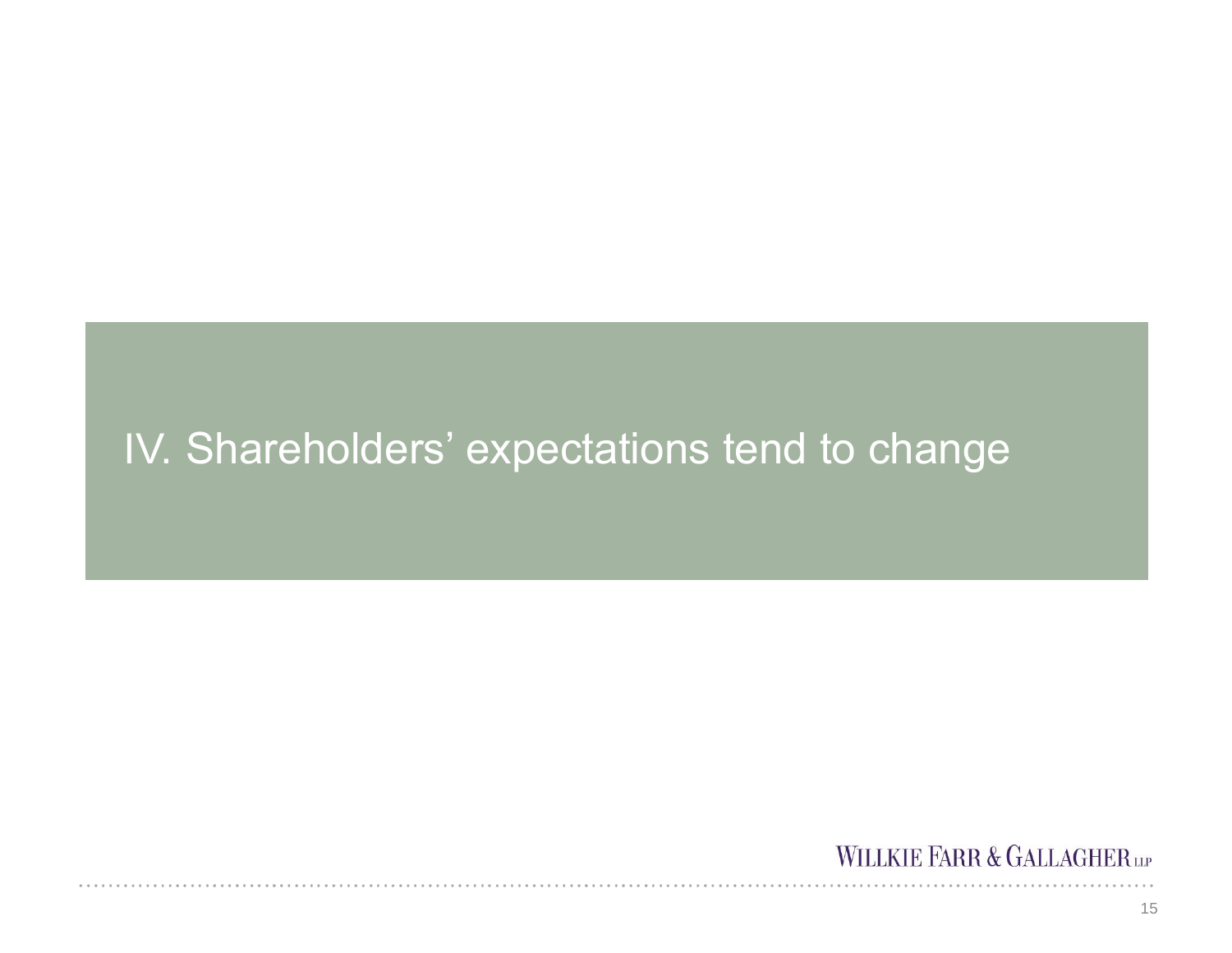## IV.1 Shareholders express new interests

- In 2021, major investors took major steps through engagement and proxy voting efforts, to demonstrate their commitment to addressing climate transition and board and workforce diversity and inclusion, with a focus on disclosure and reporting of key ESG metrics and how the board, including its committees, oversees these issues
- In 2022, major investors have indicated that they plan to revisit the same issues, but with focus on strategy, innovation, and harnessing stakeholder capitalism to guide long-term value creation
- BlackRock and State Street's recent CEO annual letters clarify:
	- o Decarbonization, not divestment, should be the primary solution for "brown" assets
	- o The net zero transition will not be uniform, and companies will need to disclose their own transition plans, targets and progress
	- o The green race will reward leaders, not followers
	- $\circ$  Boards will be at the forefront of the transition to the new economy : the role of boards has become ever more expansive and challenging, with investors expecting boards to oversee ESG issues alongside traditional strategic and financial matters
- Annual letter of Larry Fink explains:
	- $\circ$  "a company must create value for and be value by its full range of stakeholders in order to deliver long-term value for its shareholders"
	- o "putting your company's purpose at the foundation of you relationships with your stakeholders is critical to long-term success"
	- "ESG, sustainability and long-term growth in value of the corporation reflects the now-widespread abandonment of a myopic focus on shareholder profits"
- The UK concept of "enlightened shareholder values"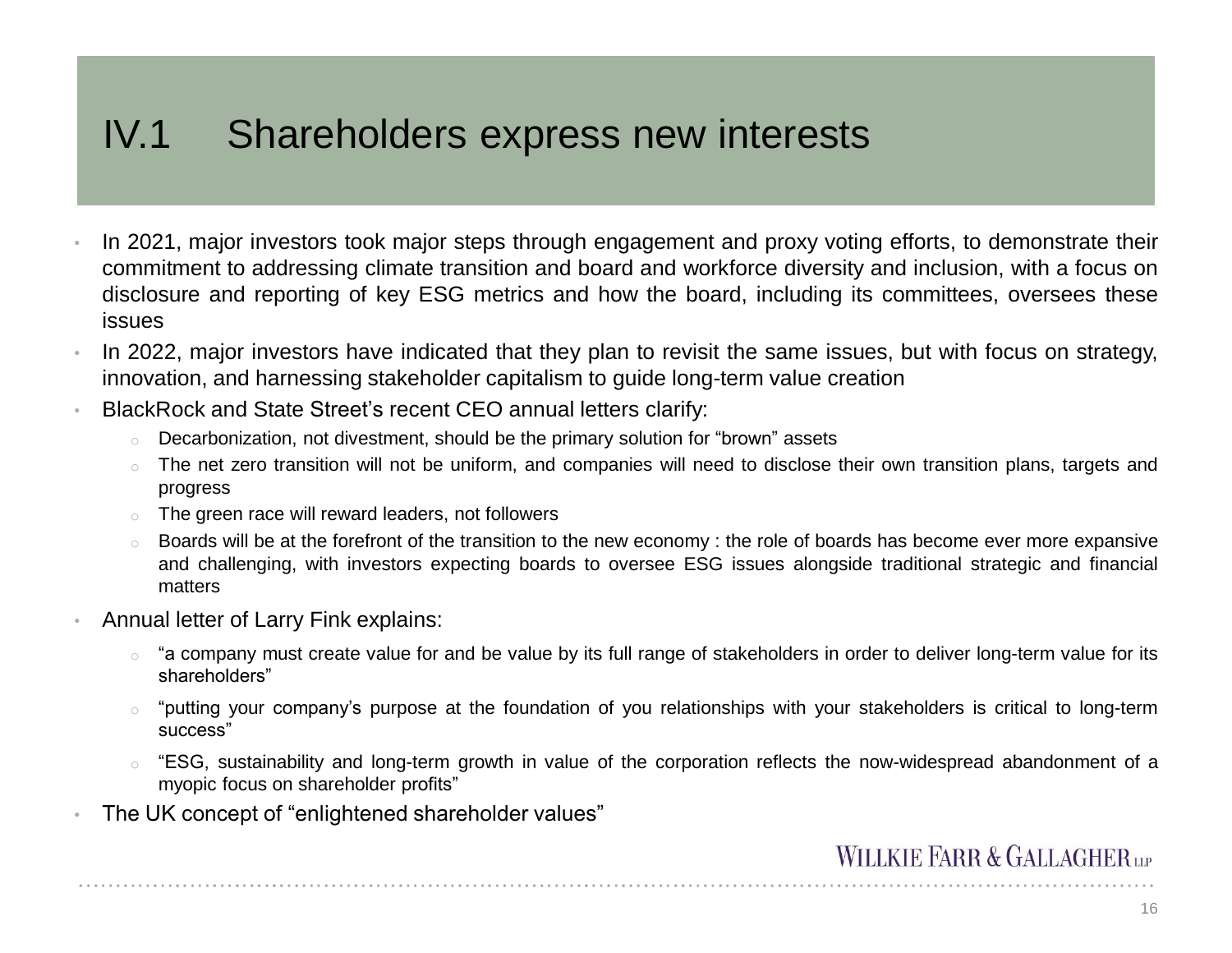### IV.1 Shareholders express new interests

• Many large investor groups have formed around attempts to limit the risks of climate change to the global economy. The largest of these groups is the "**Climate Action 100+**", which represents \$60 billion in assets, including many of those at the United Nations conference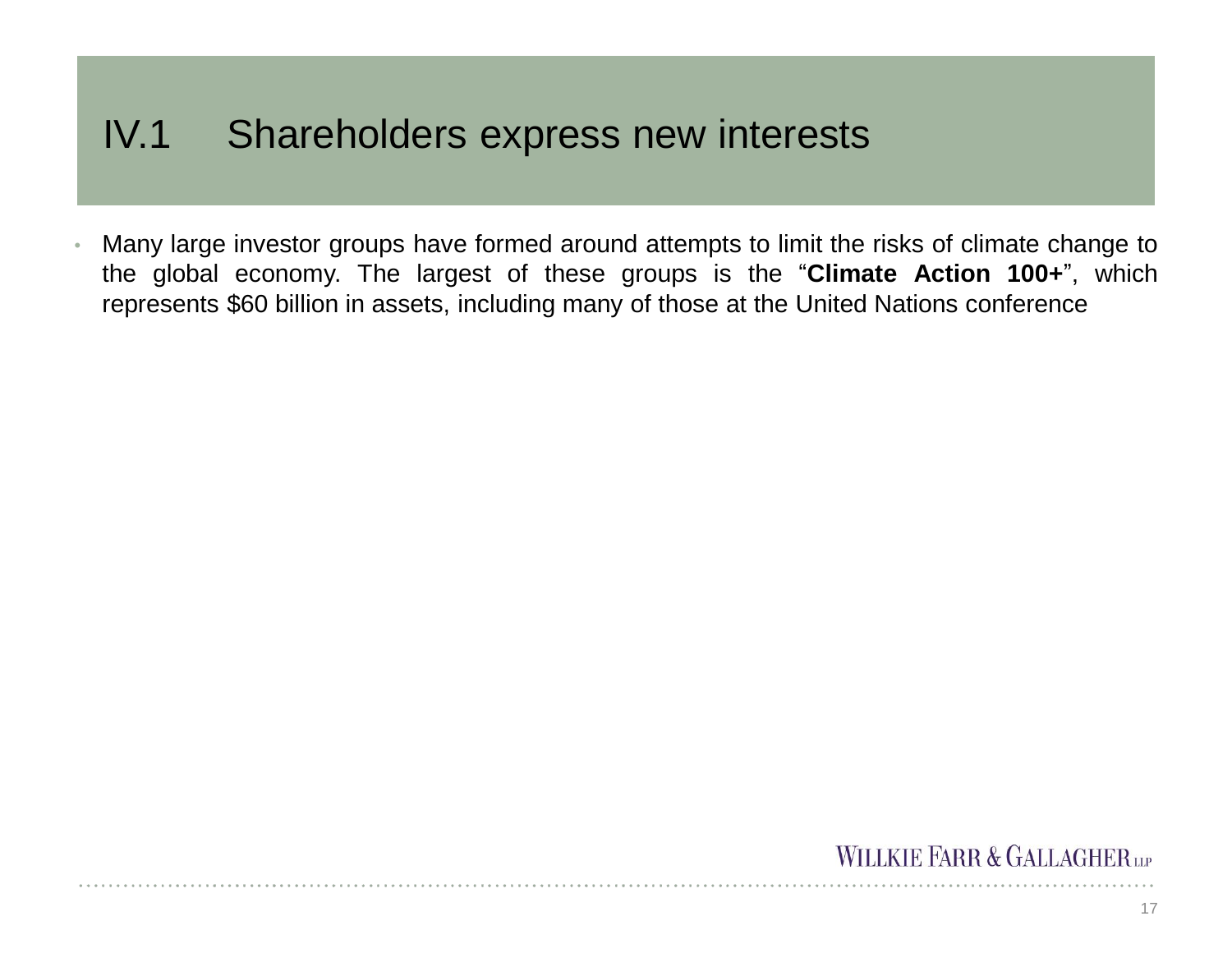## IV.2 Activism has an influence over all shareholders

- France has a long-standing and vigorous tradition of activism, and French and European laws and regulations furnish both the activist and the target company's board and management with a variety of tools
- In Europe, the number of activist campaigns is steadily increasing. France is the third European country where activists are the most active
- Activism may have a short term profit goal but it raises issues (governance and strategy mainly but also transformation and climate) that management has to take into account and address
- To a certain extent, all institutional investors are under pressure to become active if not activists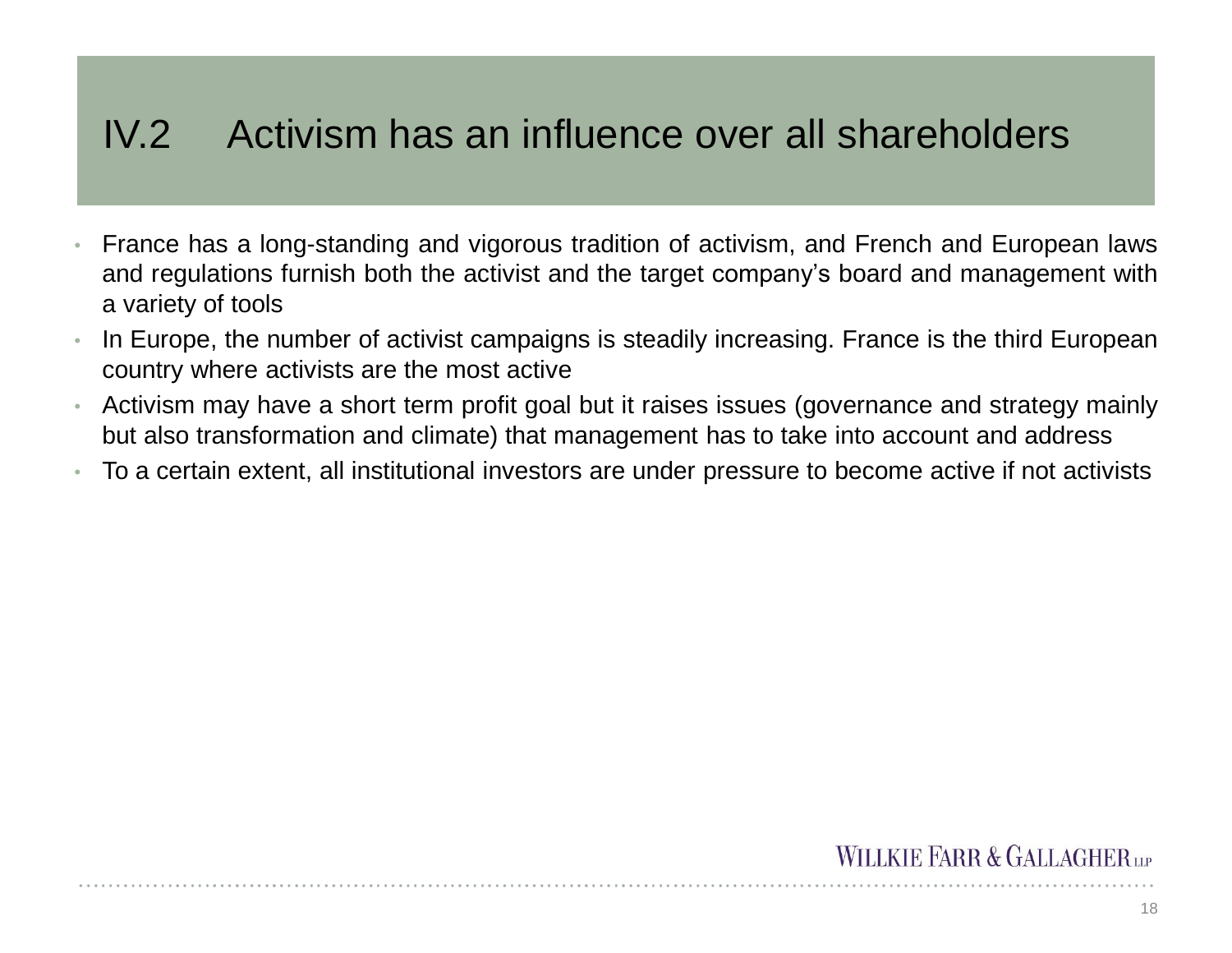# V. The manager's responsibility regime is an open question